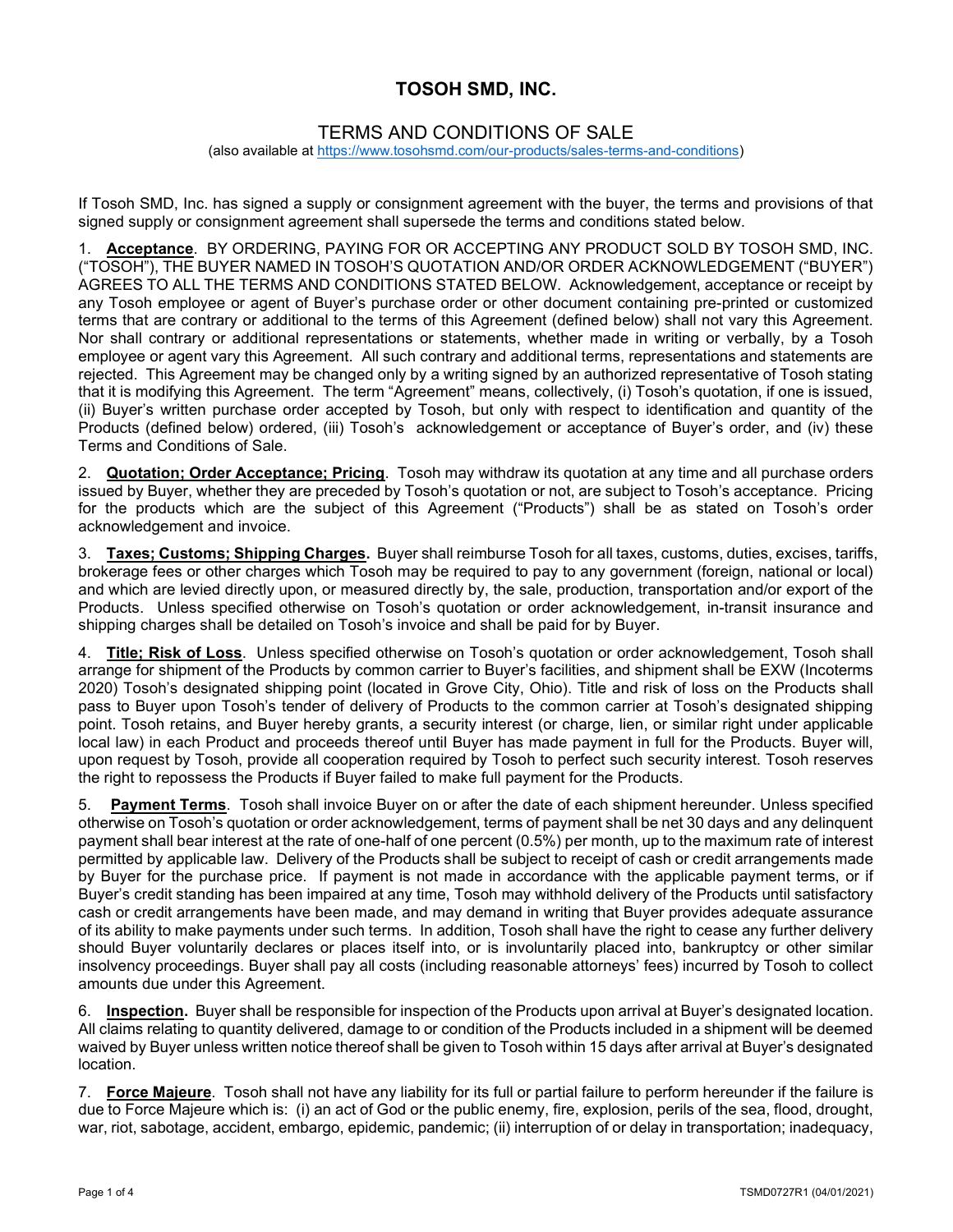shortage or failure of normal sources of supply of materials or equipment; equipment or facility breakdowns; or labor strike or trouble; (iii) compliance by Tosoh with any direction, order or request of any governmental agency or authority; or (iv) any circumstance, without limiting the foregoing, of like or different character that is beyond the reasonable control of Tosoh.

8. Allocation. If, for reasons of Force Majeure or otherwise, Tosoh is unable to supply contracted quantities of Products to all its customers, Tosoh may satisfy its obligations under this Agreement by allocating to Buyer in any commercially reasonable manner a share of Tosoh's available supply of Products.

9. Delivery Date. Tosoh shall not be obligated to deliver a Product earlier than the lead time period stated by Tosoh from time to time to Buyer for the Product. If Tosoh expects a delay in the delivery of the Products (for reasons other than Force Majeure) for more than 15 days beyond Tosoh's lead time period for the Product, Tosoh shall immediately inform Buyer, and Buyer will make a decision within two business days of receipt of such notice from Tosoh on whether to accept the delay or cancel this Agreement or portion of this Agreement concerning the delayed items. This will be Buyer's sole remedy for any delay in delivery. There will be no penalty against Tosoh or right for Buyer to cancel should the delay be less than 15 days. Tosoh may deliver all or any partial quantity of the Products before any stated delivery date, provided Tosoh shall provide advance written notice to Buyer.

10. Warranty; Remedies. Tosoh warrants that for a period of one (1) year following delivery of the Products to Buyer's facility, the Products (i) will meet the specifications that have been agreed between Buyer and Tosoh in writing and (ii) will be free of defects in material and workmanship when properly used in their intended use/application. If the foregoing warranty is breached, Buyer will return the applicable Products pursuant to a Tosoh Return Material Authorization at Tosoh's risk and expense. At Tosoh's option, Tosoh shall (a) promptly repair or replace the nonconforming Products at no cost to Buyer or (b) refund to Buyer the appropriate amount not to exceed the purchase price of such non-conforming Products. If Tosoh finds that returned Products are conforming and without defects, Buyer shall bear all return shipping cost, and the Products will be returned to Buyer, or otherwise disposed pursuant to Buyer's instructions, at Buyer's cost. The foregoing warranty shall not cover any Products sold, transferred to or shared with a third party by Buyer, or defects caused by (1) improper handling or storage, (2) a Product modification without Tosoh's prior written consent, (3) use of the Products outside their intended use/application, or (4) improper use of the Products. THE FOREGOING WARRANTY IS EXCLUSIVE AND IN LIEU OF ALL OTHER WARRANTIES. TOSOH MAKES NO OTHER WARRANTIES WITH RESPECT TO THE PRODUCTS, WHETHER EXPRESS OR IMPLIED, WHETHER WRITTEN, ORAL, IMPLIED OR STATUTORY, INCLUDING ANY WARRANTIES OF MERCHANTABILITY, FITNESS FOR A PARTICULAR PURPOSE, NON-INFRINGEMENT OF INTELLECTUAL PROPERTY, OR WARRANTIES THAT WOULD OTHERWISE ARISE FROM COURSE OF DEALING OR PERFORMANCE. BUYER REPRESENTS THAT IT HAS NOT RELIED ON ANY STATEMENT, REPRESENTATION OR WARRANTY OTHER THAN THOSE EXPRESSLY SET FORTH IN THIS SECTION. IN THE EVENT THE PRODUCTS FAIL TO CONFORM TO THE FOREGOING WARRANTY, BUYER'S SOLE AND EXCLUSIVE REMEDY IS, AT TOSOH'S OPTION, THE REPAIR OR REPLACEMENT OF THE PRODUCTS OR REFUND OF THE PURCHASE PRICE. IF ANY IMPLIED WARRANTIES APPLY AS A MATTER OF LAW, THEY ARE LIMITED IN DURATION TO THE LENGTH OF THE WARRANTY STATED ABOVE.

11. Intellectual Property Infringement. In the event a third party brings a lawsuit or claim against Buyer due to the infringement or alleged infringement by a Product of (i) a U.S. issued patent, or (ii) a trademark, copyright or other intellectual right ("Infringement Claim"), Buyer will give prompt notice of same to Tosoh. Tosoh shall defend Buyer in such Infringement Claim and Tosoh shall be responsible for the legal and related costs and expenses of such defense as well as the costs and expenses of any settlement or compromise of such Infringement Claim, provided Buyer shall give Tosoh full and complete authority, information and assistance (at Tosoh's expense) for such defense and no settlement or compromise shall be made without Tosoh's prior written consent. Concurrent with defending the Infringement Claim and/or in the event a Product is held to constitute infringement, Tosoh, at its option in its sole discretion, shall have the right to do any one or more of the following: (a) retain the right for Buyer to continue using the Product; (b) modify the Product so that it becomes non-infringing; or (c) remove it, grant Buyer a credit for the purchase price thereof, and cease further supply of like Products. Tosoh's obligations do not extend to lawsuits or claims of infringement arising from (1) Tosoh's compliance with Buyer's design, specifications or instructions, (2) Buyer's use of the Product in combination with other items or products, or (3) Buyer's manufacturing process used on the Product (any circumstance listed in clauses (1) - (3), an "Exception"). The foregoing remedy is exclusive and constitutes Tosoh's sole obligation for any claims of intellectual property rights infringement. Buyer shall defend Tosoh in any lawsuit or claim of intellectual property infringement arising from an Exception, and Buyer shall be responsible for the legal and related costs and expenses of such defense as well as the costs and expenses of any settlement or compromise of such lawsuit or claim, provided Tosoh shall give Buyer full and complete authority, information and assistance (at Buyer's expense) for such defense and no settlement or compromise shall be made without Buyer's prior written consent.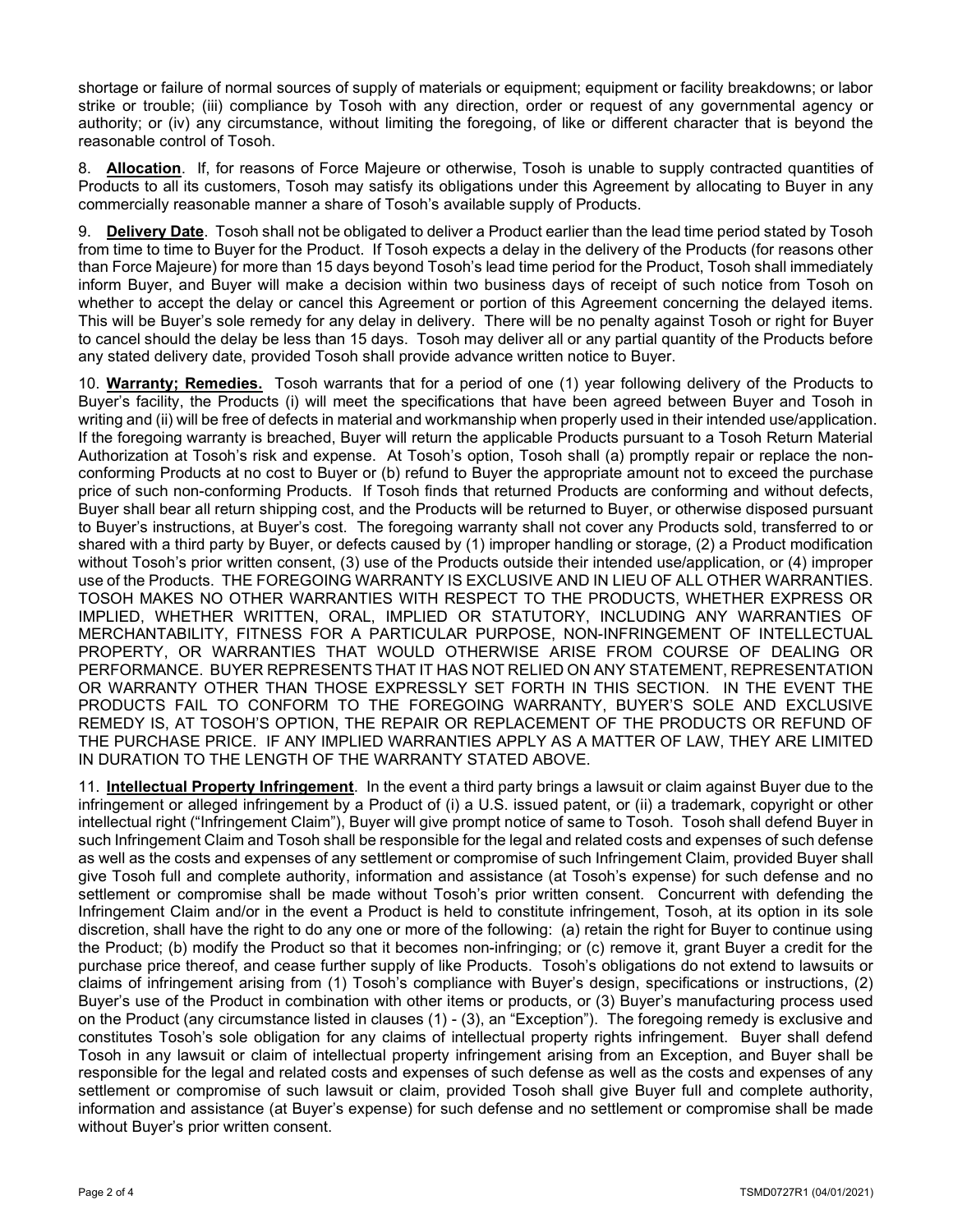12. Limitation of Remedies. TO THE EXTENT TOSOH IS HELD LEGALLY LIABLE TO BUYER UNDER THIS AGREEMENT, TOSOH'S MAXIMUM LIABILITY IS LIMITED TO THE ACTUAL PURCHASE PRICE OF THE PRODUCTS AT ISSUE. SUBJECT TO THE PRECEDING SENTENCE, IN NO EVENT WILL TOSOH OR ITS AFFILIATES, CONTRACTORS AND SUPPLIERS BE LIABLE FOR INDIRECT, INCIDENTAL, PUNITIVE, SPECIAL OR CONSEQUENTIAL DAMAGES, INCLUDING DOWNTIME COSTS AND LOST PROFITS OR REVENUES, WHETHER DERIVED FROM CONTRACT, TORT (INCLUDING NEGLIGENCE) OR ANY OTHER LEGAL THEORY, AND REGARDLESS OF WHETHER OR NOT TOSOH HAS BEEN ADVISED OF THE POSSIBILITY OF SUCH DAMAGES OR WHETHER THE REMEDIES IN THIS AGREEMENT FAIL OF THEIR ESSENTIAL PURPOSE. The allocation of risk in these Terms and Conditions of Sale is material to this transaction, the limitations of liability in this Section will be given full effect, and Buyer acknowledges and agrees that Tosoh would not enter into this transaction without these limitations of liability.

13. Export Controls. By accepting delivery of the Products, Buyer warrants and represents that Products sold under this Agreement are for ultimate use in the country of destination (ship to location) identified on Tosoh's quotation or order acknowledgement, and Buyer will not export the Products outside of such country of destination without first consulting with Tosoh regarding any export control laws that may be applicable to such export. If Tosoh determines in its reasonable judgment that export outside of the country of destination identified on Tosoh's quotation or order acknowledgement requires a license or other clearance from a governmental agency with authority over the export, Buyer shall not make the export without first obtaining such required license or other clearance.

14. Confidentiality. The receiving party agrees to disclose the disclosing party's Confidential Information (defined below) only to its employees, affiliates, contractors and suppliers ("Representatives") who need to know that information to enable receiving party to perform the Agreement or to use the Products and who are legally required, by contract or otherwise, to maintain the confidentiality of the information in accordance with this Agreement. Notwithstanding the foregoing, Customer may not disclose any Confidential Information received or derived from Tosoh to contractors or suppliers of Customer that are in the business of designing, making or selling products competitive with the Products. Receiving party shall protect disclosing party's Confidential Information with at least the care with which it protects its own confidential information of a similar nature but in any event, not less than a reasonable standard of care, and shall be liable for any disclosure of disclosing party's Confidential Information by receiving party's Representatives that breaches this Agreement. Disclosing party's "Confidential Information" means any information or materials disclosed or made available by a party to the other party, that (i) in the case of a written or other tangible disclosure, disclosing party affixes a "Proprietary", "Confidential" or similar legend indicating the confidential nature of the information, (ii) in the case of an oral or visual disclosure, disclosing party makes an oral statement at the time of disclosure to identify the information as confidential and delivers to receiving party a written summary of the information confirming that disclosing party regards the same as Confidential Information within 30 days of disclosure, and (iii) if given the nature of the information disclosed and the circumstances of the disclosure, a reasonable person would believe such information to be the confidential information of disclosing party, such information shall be "Confidential Information" for purposes of this Agreement, regardless of whether any identification, marking, or summarization of such information set forth in clauses (i) and (ii) were made. This Agreement and the activities contemplated herein are considered Confidential Information of the parties. Confidential Information excludes information that receiving party can demonstrate (a) is generally available to the public through no breach of these terms by receiving party; (b) was already known to receiving party prior to its disclosure by disclosing party; (c) was rightfully disclosed to receiving party by a third party, subject to no restrictions of confidentiality or restricted use; or (d) was developed by receiving party without reference to or use of disclosing party's Confidential Information. Confidential Information may be disclosed by receiving party to the extent disclosure is required by law or by the order of a tribunal with jurisdiction, provided: (1) receiving party notifies disclosing party of such mandatory disclosure as soon as reasonably possible; (2) disclosing party is provided a reasonable opportunity to contest such disclosure or to seek a protective order; and (3) receiving party reasonably cooperates (at disclosing party's expense) with disclosing party's efforts to do so. Disclosing party remains the owner of the Confidential Information and disclosure only provides receiving party with the limited right to use stated above. Receiving party acknowledges that disclosure or use of Confidential Information in breach of these terms may cause irreparable harm to disclosing party, monetary damages may be an inadequate remedy for such breach, and disclosing party will have the right, in addition to all other rights and remedies, to seek injunctive relief for any breach of these terms. In the event the parties have or will enter into a non-disclosure agreement, the terms of that non-disclosure agreement shall supplement, be in addition to these terms.

15. Governing Law; Venue. This Agreement shall be governed by the laws of the State of Ohio (without regard to principles of conflict of laws). The United Nations Convention on Contracts for the International Sale of Goods shall not apply to the transactions covered by this Agreement. The parties agree that all actions or proceedings arising in connection with this Agreement shall be tried and litigated only in the state and federal courts located in the County of Franklin, State of Ohio, except actions or proceedings seeking equitable remedies for a breach of the confidentiality